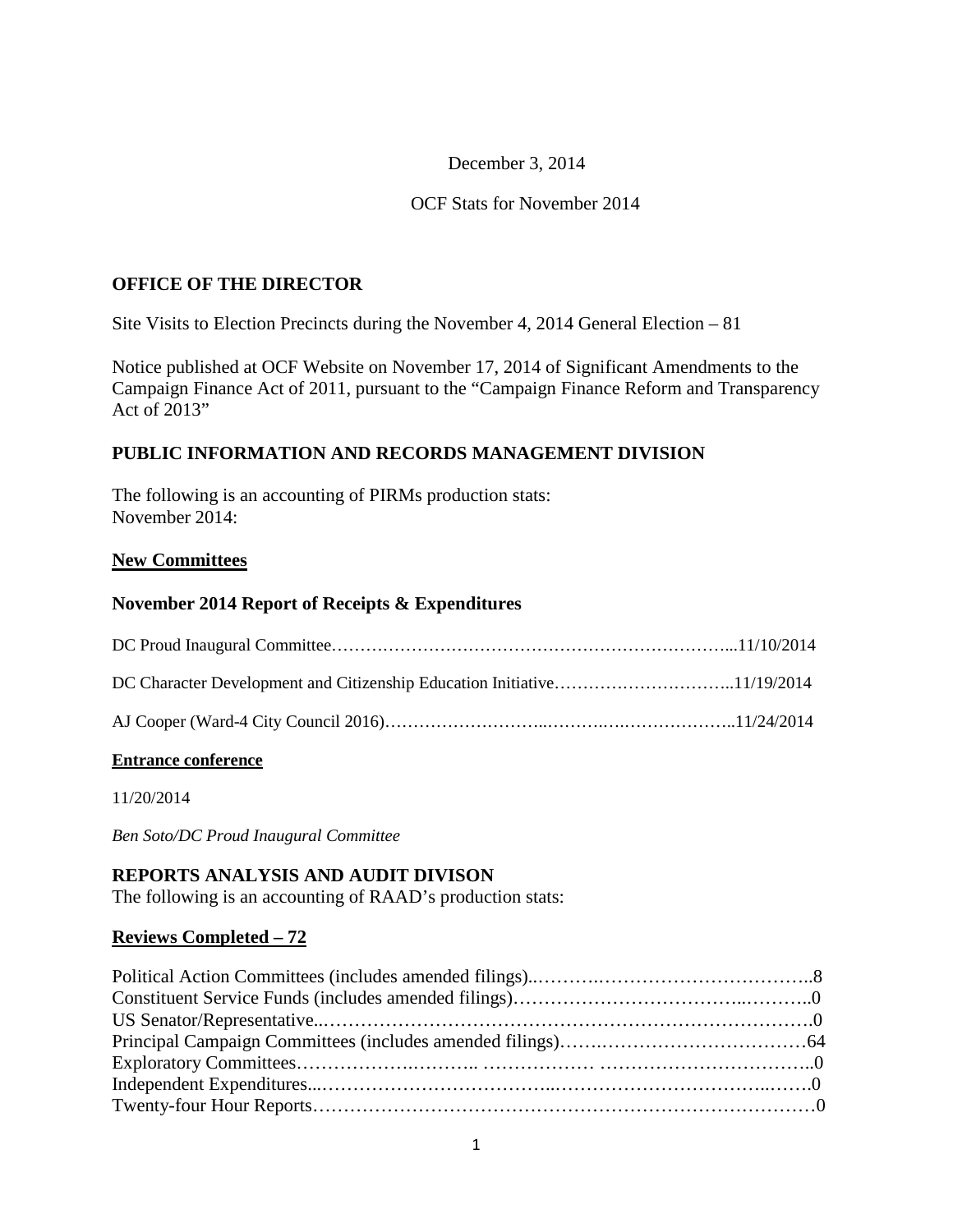# **Ongoing Audits:**

# **Full Field Audits**

**-** Gray for Mayor

# **Periodic Random Audits - Candidates Registered for the Upcoming Election (2014)**

- **-** Evans for Mayor
- **-** Friends of Courtney R. Snowden
- **-** Elect Cheeks for Chairman issued November 24, 2014

#### Periodic Random Audits – Continuing Committees

- **-** Biddle 2012
- **-** Hubbard for Ward 5 -2012

#### Periodic Random Audits – Political Action Committees

**-** District of Columbia State Federation of Business and Professional Women's Club Inc. PAC

#### Periodic Random Audits – Constituent Service Programs

- **-** Evans CSF
- **-** Friends of Jim Graham

#### **Audits Issued**

**-** Cheeks for Chairman

2014 MONTHLY IN-TAKE/OUTPUT REPORT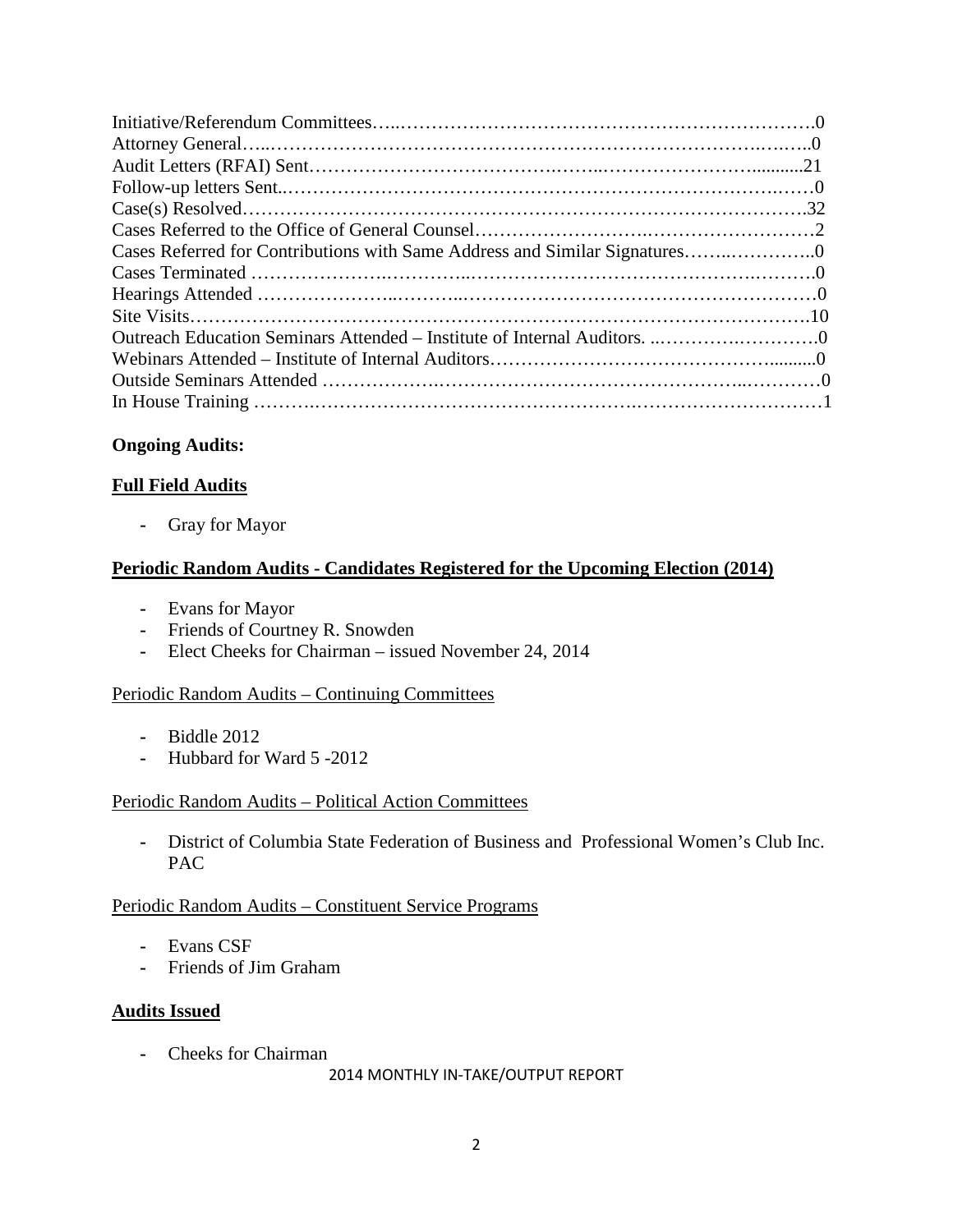#### OFFICE OF GENERAL COUNSEL

|                          | July | August | September | October | November         | December |  |
|--------------------------|------|--------|-----------|---------|------------------|----------|--|
| <b>Opinion Request</b>   |      |        |           |         | $\pmb{0}$        |          |  |
| Received                 |      |        |           |         |                  |          |  |
| <b>Opinion Request</b>   |      |        |           |         | $\pmb{0}$        |          |  |
| Completed                |      |        |           |         |                  |          |  |
| Complaints               |      |        |           |         | $\pmb{0}$        |          |  |
| Received                 |      |        |           |         |                  |          |  |
| <b>Internal Queries</b>  |      |        |           |         | $\boldsymbol{0}$ |          |  |
|                          |      |        |           |         |                  |          |  |
| Preliminary              |      |        |           |         | $\pmb{0}$        |          |  |
| Investigations           |      |        |           |         |                  |          |  |
| Initiated                |      |        |           |         |                  |          |  |
| Preliminary              |      |        |           |         | $\pmb{0}$        |          |  |
| Investigations           |      |        |           |         |                  |          |  |
| Orders Issued            |      |        |           |         |                  |          |  |
| Full Investigations      |      |        |           |         | $\pmb{0}$        |          |  |
| Initiated                |      |        |           |         |                  |          |  |
| Full Investigations      |      |        |           |         | $\pmb{0}$        |          |  |
| Orders Issued            |      |        |           |         |                  |          |  |
| <b>Informal Hearings</b> |      |        |           |         | 19               |          |  |
| Referred                 |      |        |           |         |                  |          |  |
| <b>Informal Hearings</b> |      |        |           |         | 8                |          |  |
| Completed                |      |        |           |         |                  |          |  |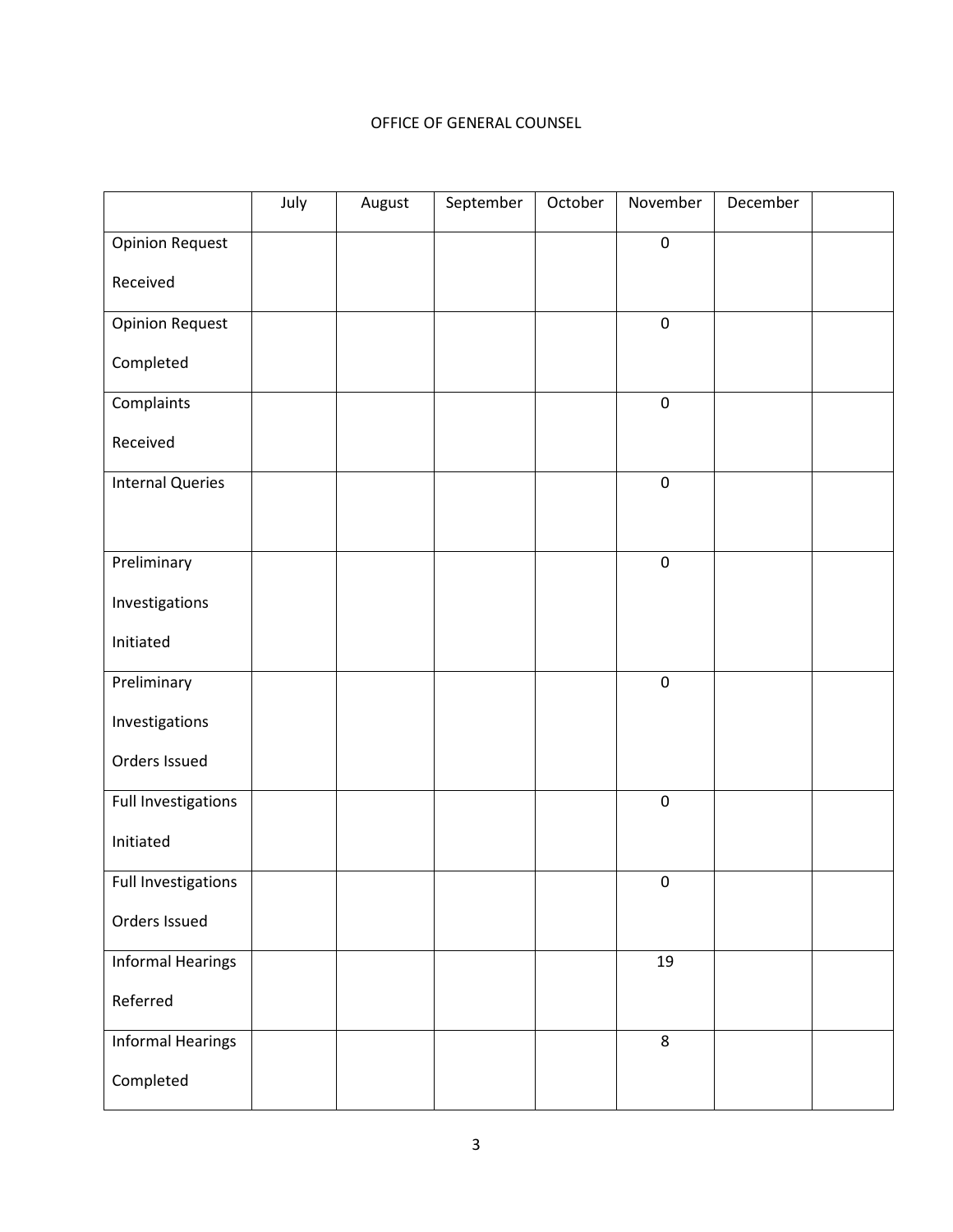| <b>Informal Hearings</b> |  |  | $14*$ |  |
|--------------------------|--|--|-------|--|
| Orders Issued            |  |  |       |  |
| Petitions for            |  |  |       |  |
| Enforcement              |  |  |       |  |
| Referrals to BOE         |  |  |       |  |

\*This figure represents 11 Failure to Timely File orders in which no fines were imposed and 3 orders regarding the failures to timely respond to Requests For Additional Information in which no fines were imposed.

Board Statistics for November, 2014

Board Meeting December 3, 2014

#### 1. Actual Matters referred

#### **PIRM**

| <b>PCC</b>                  | 8 |
|-----------------------------|---|
| PAC's                       | 6 |
| ANC's                       | 0 |
| <b>Constituent Services</b> | U |

Statehood Fund 0

#### **RAAD**

| <b>PCC</b>                  |   |
|-----------------------------|---|
| PAC's                       | ર |
| <b>Constituent Services</b> | 0 |
| Statehood Fund              |   |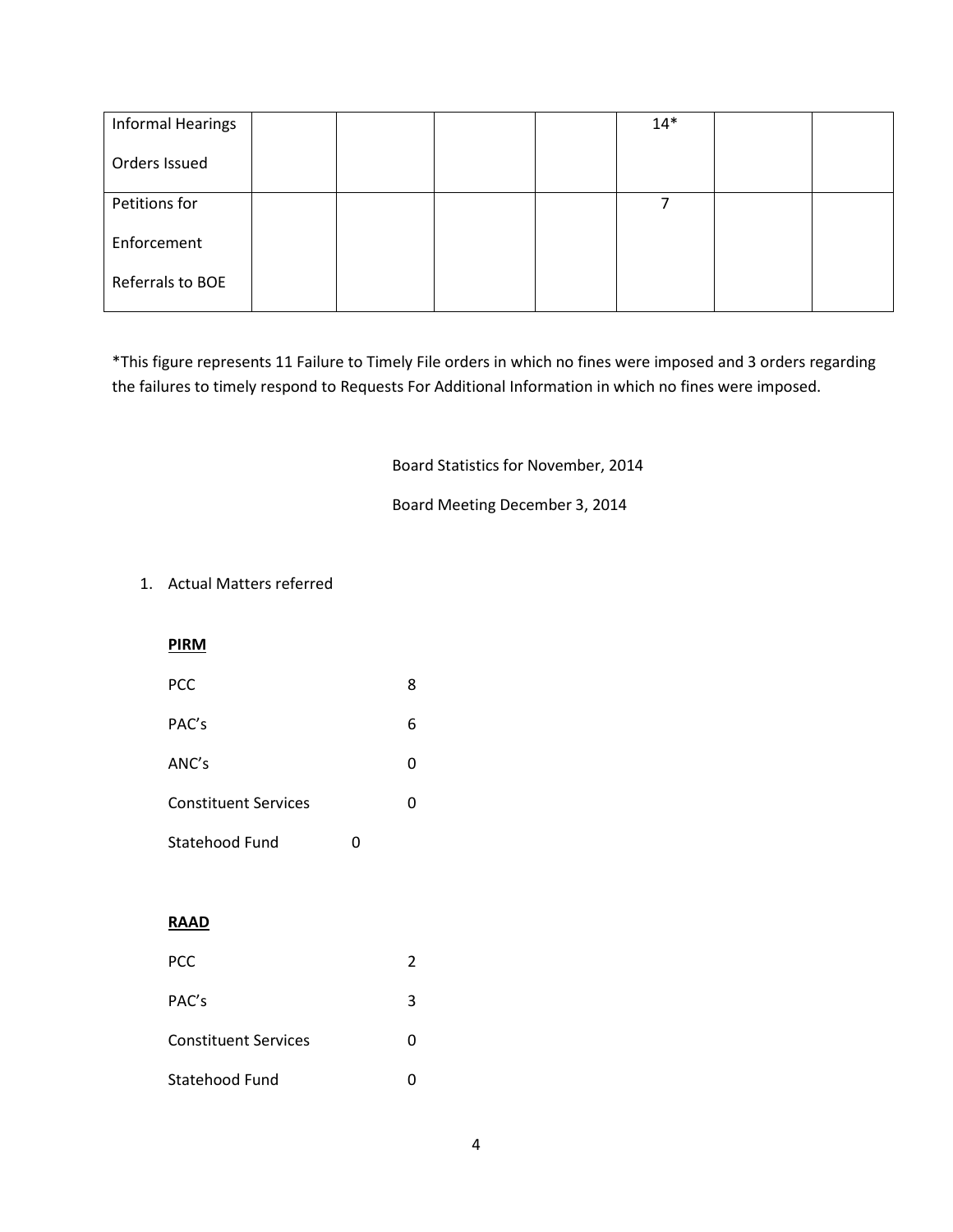| 2.             | Notices of Hearings<br><b>First Notices</b>                                                            | 25                         |                                                                                            |
|----------------|--------------------------------------------------------------------------------------------------------|----------------------------|--------------------------------------------------------------------------------------------|
|                | <b>Second Notices</b><br>1                                                                             |                            |                                                                                            |
| 3.<br>4.<br>5. | <b>Notices and Orders Vacated</b><br><b>Hearings Conducted</b><br><b>Orders which imposed</b><br>fines | 1<br>8<br>$\boldsymbol{0}$ |                                                                                            |
|                | 6. Fines imposed                                                                                       |                            | \$0.00                                                                                     |
|                | 7. Fines collected                                                                                     | $\bf{0}$                   |                                                                                            |
| 8.             | Investigations completed<br>Orders issued                                                              | $\mathbf 0$                |                                                                                            |
|                |                                                                                                        |                            | Board Statistics for November 2014                                                         |
|                |                                                                                                        |                            | Board Meeting December 3, 2014                                                             |
| 9.             | <b>Petitions for Enforcement</b>                                                                       |                            | (1) 14R-023 Carson-Smith for DNC (\$2,000)<br>(2) 14R-047 Bruce Majors for Mayor (\$1,700) |
|                |                                                                                                        |                            | (3) 14C-037 Carson-Smith for DNC (\$850)                                                   |
|                |                                                                                                        |                            | (4) 14C-051 Carson-Smith for DNC (\$1,350)                                                 |
|                |                                                                                                        |                            | (5) 14C-054 Carter at-Large (\$1,350)                                                      |
|                |                                                                                                        |                            | (6) 14C-055 Gaston 2014 (\$900)                                                            |
|                |                                                                                                        |                            | (7) 14C-058 Martin Sterbal US Senate (\$1,350)                                             |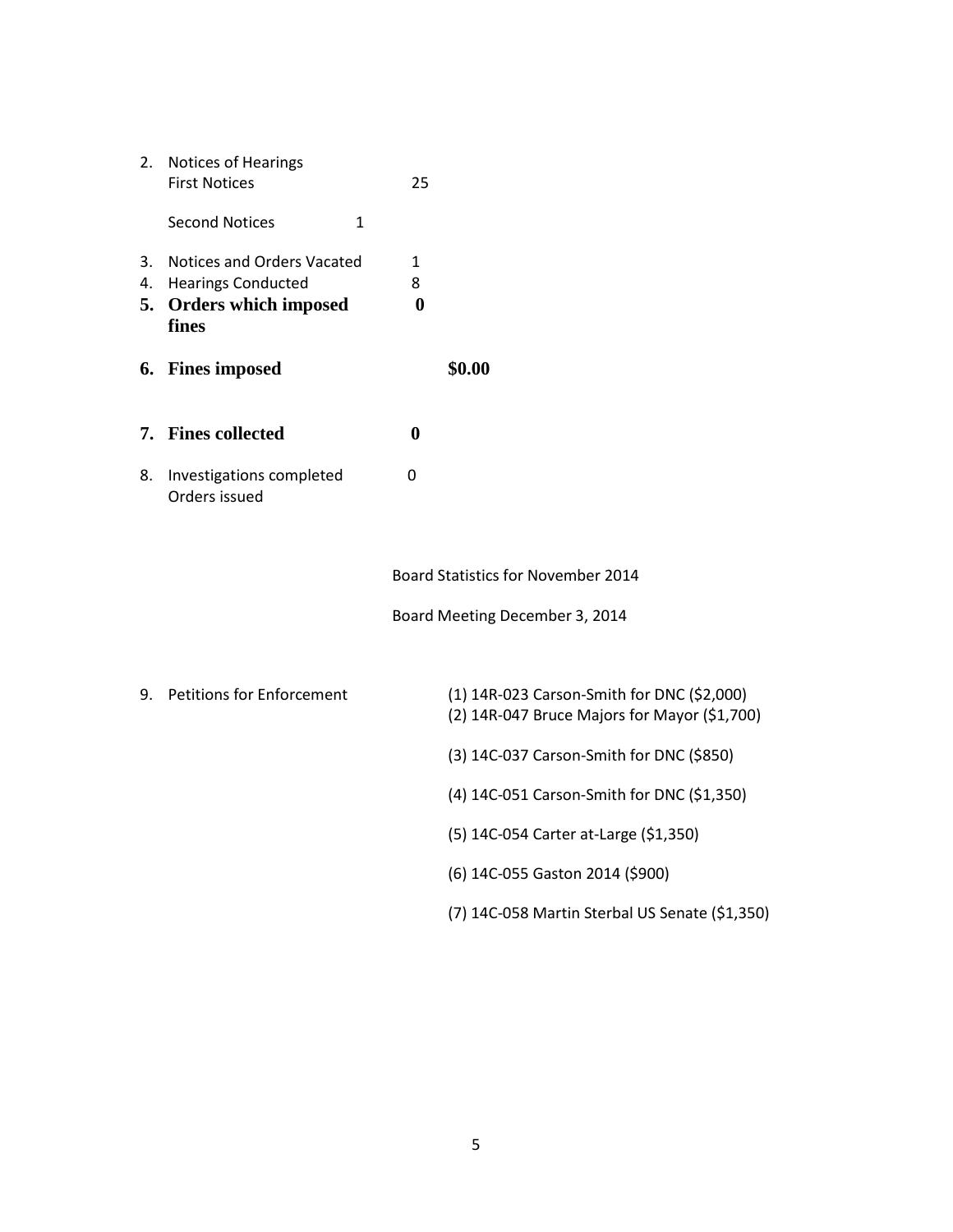| 10. Outstanding Fines | $$6,100.00*$                          |
|-----------------------|---------------------------------------|
|                       | (1) \$1,700.00 Frank Sewell for Mayor |
|                       | (2) \$1,100.00 Nestor for Mayor       |
|                       | (3) \$150.00 Tim Clark (ANC)          |
|                       | (4) \$350.00 Friends of Calvin Gurley |
|                       | (5) \$1,150.00 Nestor for Mayor       |
|                       | (6) \$1,650.00 Nestor for Mayor       |

# \*OCF Petitions for Enforcement pending before the BOE

#### LIST OF OPEN OCF INVESTIGATIONS

# December 3, 2014

| OCF FI 2011-103 |             | Complainant: Internally Generated March 15, 2011              |
|-----------------|-------------|---------------------------------------------------------------|
|                 |             | Respondent: Sulaimon Brown for Mayor                          |
|                 |             | Principal Campaign Committee                                  |
|                 | Infraction: | <b>Reporting Violations</b>                                   |
|                 | Status:     | Due to current criminal investigations                        |
|                 |             | the Sulaimon Brown for Mayor investigation remains<br>ongoing |
|                 |             |                                                               |
| OCF FI 2011-104 |             | Complainant: Internally Generated March 15, 2011              |
|                 |             | Respondent: Gray for Mayor                                    |
|                 |             | Principal Campaign Committee                                  |
|                 | Infraction: | <b>Reporting Violations</b>                                   |
|                 | Status:     | Due to current criminal investigations                        |
|                 |             | the Gray for Mayor 2010 investigation remains ongoing         |
|                 |             |                                                               |

OCF FI 2013-013 Complainant: Internally Generated June 24, 2013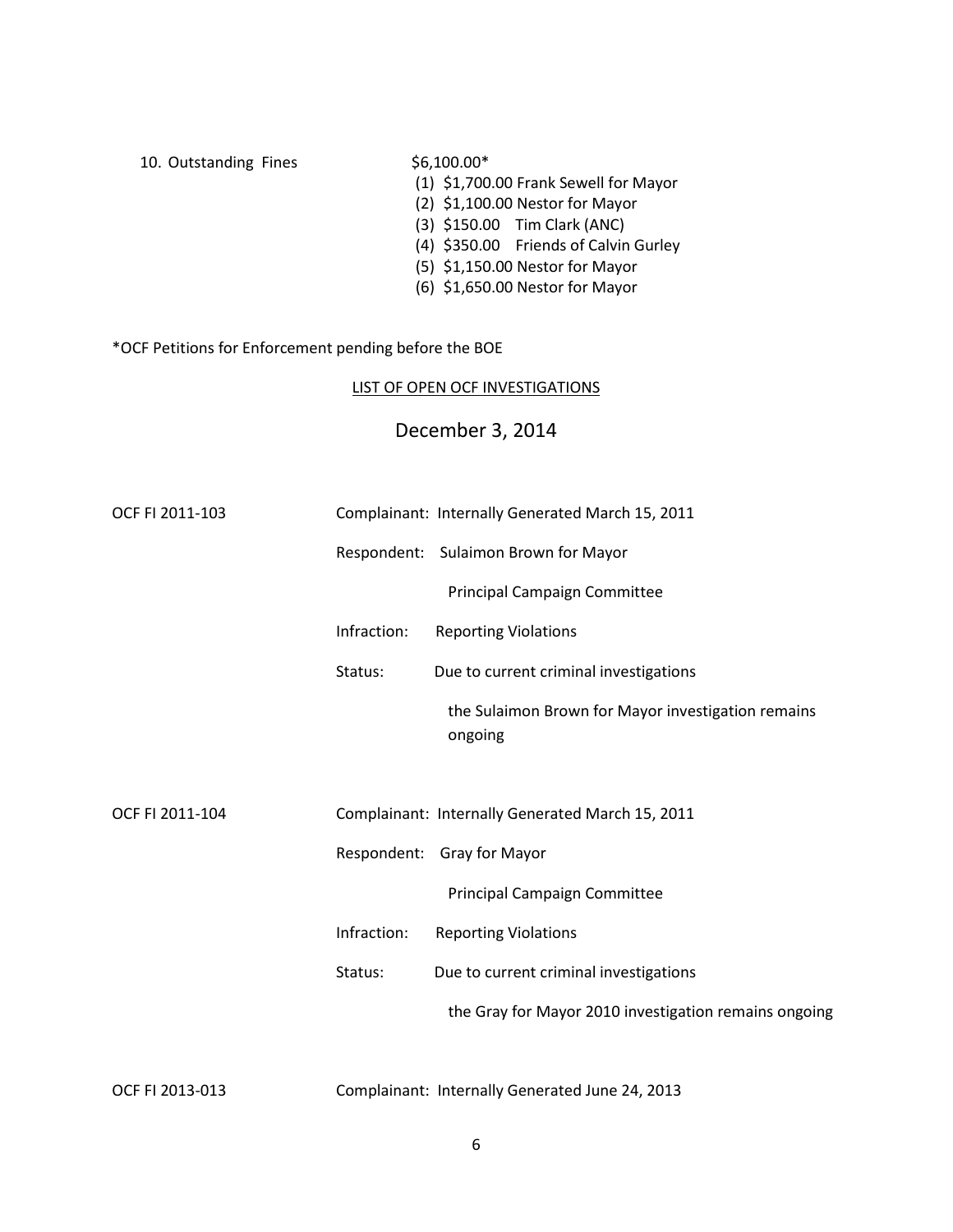|                 | Respondent: Lee Calhoun |                                                      |
|-----------------|-------------------------|------------------------------------------------------|
|                 | Infraction:             | Campaign contribution violations                     |
|                 | Status:                 | Due to current criminal investigations               |
|                 |                         | the Lee Calhoun investigation remains ongoing        |
|                 |                         |                                                      |
| OCF FI 2013-014 |                         | Complainant: Internally Generated June 24, 2013      |
|                 |                         | Respondent: Stanley Straughter                       |
|                 | Infraction:             | Campaign contribution violations                     |
|                 | Status:                 | Due to current criminal investigations               |
|                 |                         | the Stanley Straughter investigation remains ongoing |
|                 |                         |                                                      |
| OCF FI 2013-015 |                         | Complainant: Internally Generated March 28, 2014     |
|                 |                         | Respondent: Jeffrey Thompson                         |
|                 | Infraction:             | Campaign contribution violations                     |
|                 | Status:                 | Due to current criminal investigations               |
|                 |                         | the Jeffrey Thompson investigation remains ongoing   |
| OCF FI 2014-001 |                         | Complainant: Internally Generated July 24, 2014      |
|                 | Respondent:             | Kelvin Robinson                                      |
|                 | Infraction:             | Campaign contribution violations                     |
|                 | Status:                 | Pending                                              |
| OCF FI 2014-002 |                         | Complainant: Internally Generated July 24, 2014      |
|                 | Respondent:             | Jeff Smith                                           |
|                 | Infraction:             | Campaign contribution violations                     |
|                 | Status:                 | Pending                                              |
|                 |                         | <b>INTERPRETATIVE OPINIONS</b>                       |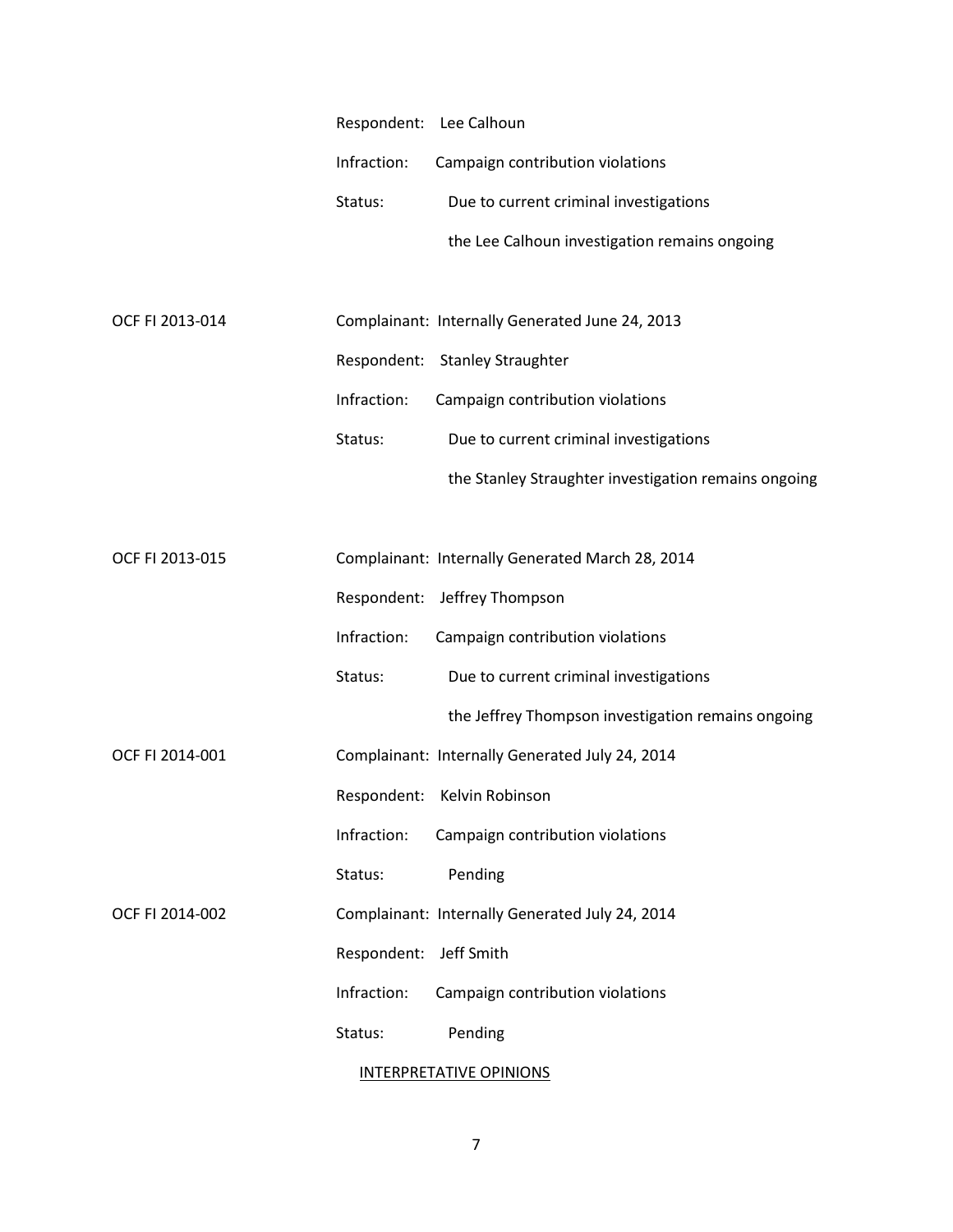# December 3, 2014

#### NONE

#### (All Interpretative Opinions are on-line@ www.ocf.dc.gov)

#### SHOW CAUSE PROCEEDINGS

# December 3, 2014

| OCF 2014-P-033 |             | Complainant: Smitty for AG                 |
|----------------|-------------|--------------------------------------------|
|                |             | Respondent: Karl Racine for AG             |
|                | Infraction: | Failure to provide contributor information |
|                | Originated: | October 16, 2014                           |
|                | Status:     | Order Issue d November 26, 2014            |

# OCF2014-P-021 Complainant: Adam Eidinger

|             | Respondent: William V. Jones, III                    |  |  |
|-------------|------------------------------------------------------|--|--|
| Infraction: | Failure to include disclaimer on campaign literature |  |  |
|             | and Failure to file a Statement of organization      |  |  |
| Originated: | October 17, 2014                                     |  |  |
| Status:     | <b>Order Pending</b>                                 |  |  |